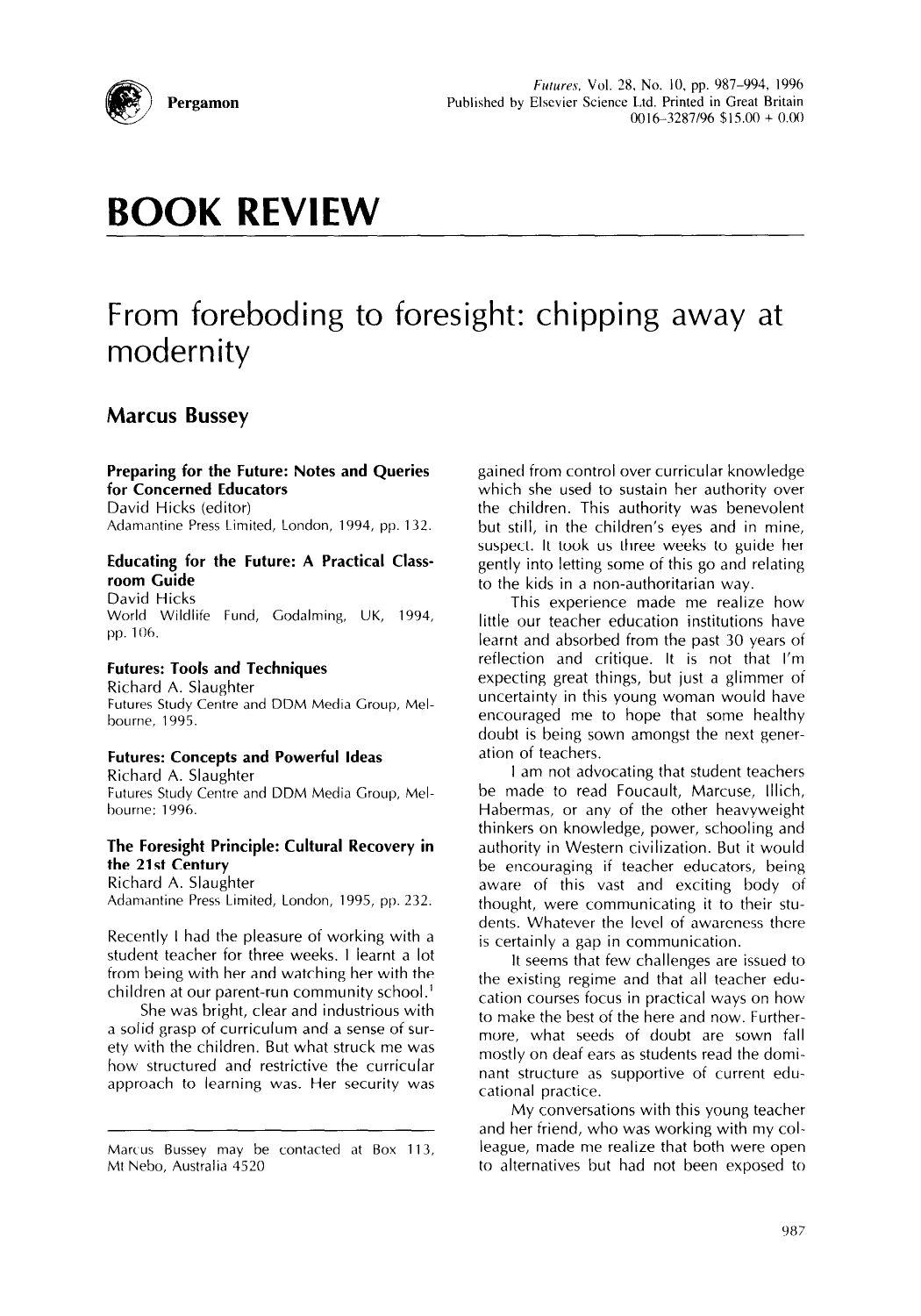any in the four years they had spent at college. They had chosen to come to our school to try and redress this omission.

For my part I offered them some reading to supplement the experience of our school. I turned to a new book edited by David Hicks. There are in *Preparing for the future: Notes and Queries for Concerned Educators,2* a group of essays which are accessible and challenging. I had used Hicks' essay 'Reclaiming the Future' with parents to great advantage and these two teachers both enjoyed it. It read easily and had an inspirational effect.

This is because it draws on our sense of being alive at a critical time. 'It was the best of times, it was the worst of times, it was the age of wisdom, it was the age of foolishness  $\ldots$ ,<sup>3</sup> says Hicks quoting Dickens' opening iines to his *A Tale of Two Cities.* The end of the 20th century and the beginning of the third millennium is rich with symbolic significance.

The Earth's and our survival hangs in the balance yet, Hicks believes, it is not too late. Hicks argues that the future is a rich source of study and that children can be taught to be positive and proactive about their future. He argues that the future has been lost to us because we feel it to be obscure: there are no facts about the future. Drawing on Toffler he asserts that '(a)ll education springs from images of the future and . , creates images of the future'.4

He offers a rationale for a futures-oriented curriculum and follows this with an overview of possible future trends. By laying emphasis on our images of the future and their importance in the framing of our responses to change and cultural and environmental crisis he advocates that teachers involve themselves in helping children generate positive images of their future. In this way he sees us all turning away from the negative images that currently dominate the Western psyche.

This is a hopeful essay and makes a good introduction to people investigating futures for the first time. As such it was the best thing **I could give the student teachers** at our school.

The other essays in *Preparing for the Future* are similar in tone but more specific in nature. The essays by Slaughter<sup>5</sup> and Boulding<sup>6</sup> promote the building of positive images as a key part to generating responses and actions that are likely to ensure a healthy world for future generations. Brown's essay, 'A sustainable future', $7$  details the problems we face as we go beyond sustainable limits and have to deal with fundamental changes in the way we live. His message is that such changes are not possible without 'corresponding shifts in the social, economic and moral character of human societies'.<sup>8</sup>

Hicks' book is ideal for teacher education institutions as they currently operate. This is not surprising as Hicks has a long-standing association with Bath College of Higher Education in the UK. Of course, given that these institutions are in fact failing to challenge current educational practice, preferring to produce teachers that fit the current educational setting, the work has a weakness. It fails to look deeply at how education is linked with power, preferring to operate within the power structures that are in fact largely responsible for the civilisational and environmental crises that are casting a pall over all future generations.

#### **A critique of power is needed**

In this context Hicks misses an opportunity to inform and warn people of the dangerous link between our schools and the continued high levels of denial regarding issues central to our creating a more positive set of circumstances to bequeath to future generations. The emphasis on developing positive images of the future is commendable but could have been strengthened a lot by a short critique of power, and schools' and teachers' complicity in its maintenance.

Recently I bought a copy of another book by David Hicks called *Educating for the Future: A Practical Classroom Guide'* (1994). It is a pity that I got it after my student teacher had been with me because it would have been an ideal supplement to our discussions and would have generated some healthy teaching. The book is a rich source of ideas and activities and is designed to fit snugly into current educational boundaries.

As a learning tool, the work is healthily seditious of the current dichotomy between the learner-centred and the social justice traditions. It breaks down the barriers between the disciplines that determine curricular practice and, even though it is at pains to place itself within current curricular practice, it ultimately goes beyond these as Hicks explores issues, that if dealt with thoroughly, will develop what Heshusius has called 'a participatory mode of consciousness'.<sup>10</sup>

What is central to the work is an emphasis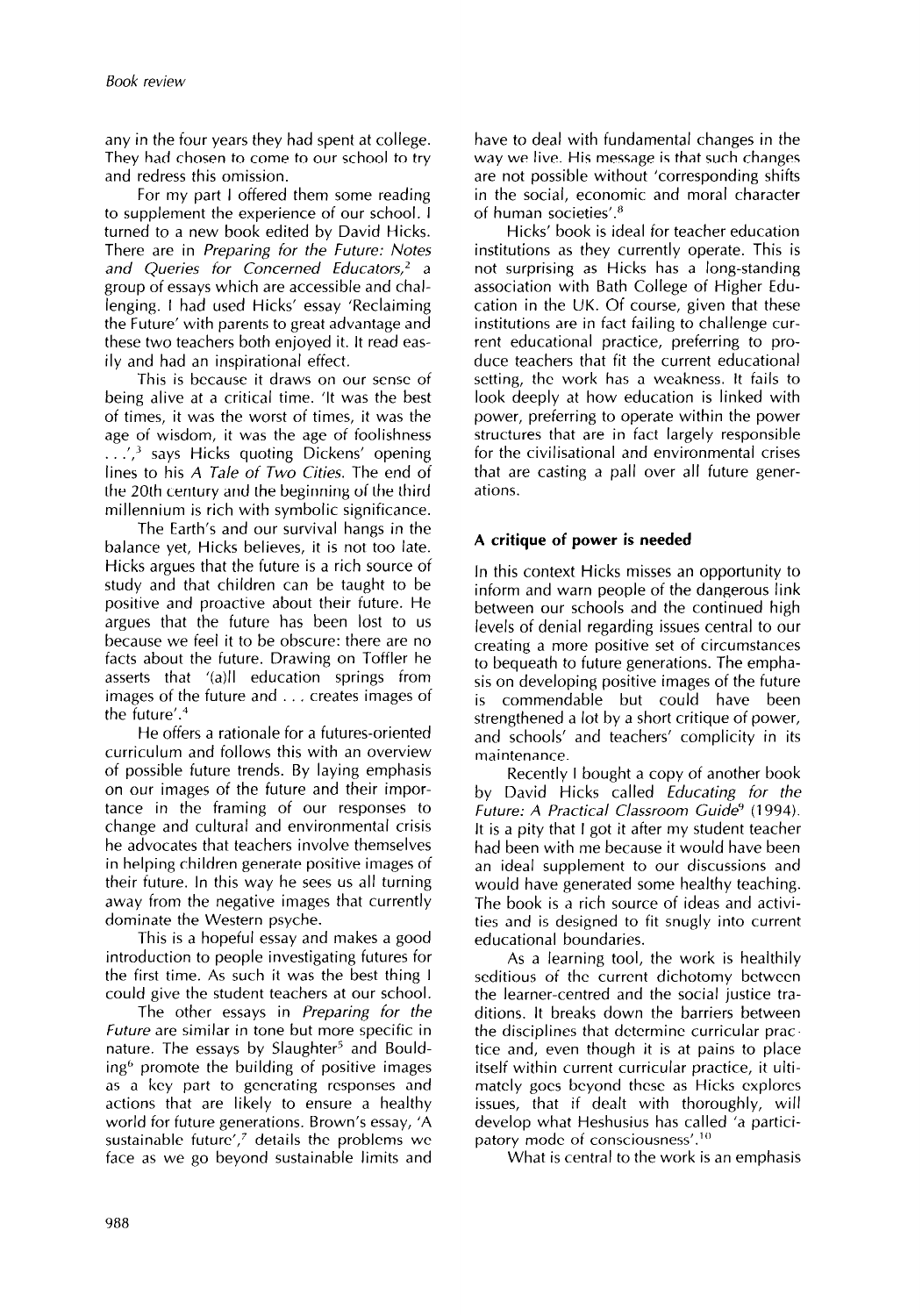on exploration of the possible. This exploration is largely the student's business, with the teacher and the student's peers working together collectively to generate outcomes. In this sense the children are more in control and able to know the future through a sense of their place within it. This is an act of possession which is neither simply subjective nor objective, it is arrived at through 'a direct participatory nature one cannot account for'."

In political terms the book is attractive and accessible to the educational bureaucrats who determine inclusion in mainstream education systems. Its thorough rationale, written for the British National Curriculum, places it comfortably within what are in fact quite narrow and draconian parameters. Thus its political correctness makes it accessible to planners who would otherwise be suspicious of its validity within strictly controlled classrooms.

Yet the work is only as strong an agent of change as the teacher who applies it. Hicks' introductory comments to each section need to be read thought about and discussed by teachers, both amongst themselves and amongst students, as this will broaden the context of application and make of each activity the real success it could be.

#### **Transformative educational practice**

Hicks' focus in both books is on consciousness raising within the boundaries of conservative institutions. But his works go beyond these boundaries by inviting people to enter into what Rundle, following Freire, called 'the dialectical relationship between action and reflection'." This could become a praxis of the future in which the social practices of the learner come under scrutiny and become the basic content of the learning experience. This takes futures education out of the confines of schools and into the community and allows the possibility of a redefinition of education, learning and the school.

Futures education is in the business of generating ideas that have a transformative impact on people. So, as transformative educational practice goes, Hicks's books are a good start. To go further will be to look at how ideas, to use Thompson's phrase, 'circulate in the social world as utterances, as expressions, as words which are spoken or inscribed'." In doing this we will find, as Berman<sup>14</sup> argues, that ideology has a direct impact on both our body and psyche.

To transform people is to go beyond what we have previously considered the safety of what we know. Historically in the west what we know has been held to be the domain of the empirical sciences. Knowledge being identified with facticity and the observable;<br>inscribed with concrete and reliably inscribed with concrete and reliably visible/predictable characteristics. The future within this paradigm has always been left to look after itself as empirically we cannot really know a great deal that is certain about it.

#### **Futures has methodology of change**

Richard Slaughter recently made this point: 'Reason, rationality and analysis only carry us a certain distance before they fade out into the irreducible uncertainty of the future. But imaginative and creative approaches are not limited in this way. They can leap ahead of the present, make seemingly outrageous assumptions and overturn the conventional wisdom of the day. In so doing they help to free our minds from the limitations of the present-thereby opening up new ideas, new options, new lines of enquiry and aspiration'."

Thus in two new books called Futures: Tools and Techniques and its sequel, *Futures:* Concepts and Powerful Ideas,<sup>16</sup> Slaughter squarely situates the transformative within a new episteme, beyond 'the desert of empiri $cism'$ ,<sup>12</sup> that makes full use of a broader array of tools than were previously available to those who sought to know their world through the traditional, credible and scientific ways.

Rather than displace or cast aside the positivist tradition Slaughter argues for an integrative worldview which allows empiricism to be one of a number of valid ways of knowing. The current world crisis is due to an unnatural dominance of this one way of knowing over the many that are possible once we allow ourselves to see the human being, situated in the world. as a unified consciousness which Slaughter characterizes, following the work of transpersonal psychologist Ken Wilber, as the great chain of being.<sup>18</sup>

Slaughter is working to redress or reverse what he describes as the 'ancient reversal'. Thus he seeks to 'de-centre the machine and the technocrat<sup>119</sup> and return to individuals and groups the autonomy and vision that will allow them to build user-friendly futures.

Because both these books are rich in material and ideas that make explicit the prin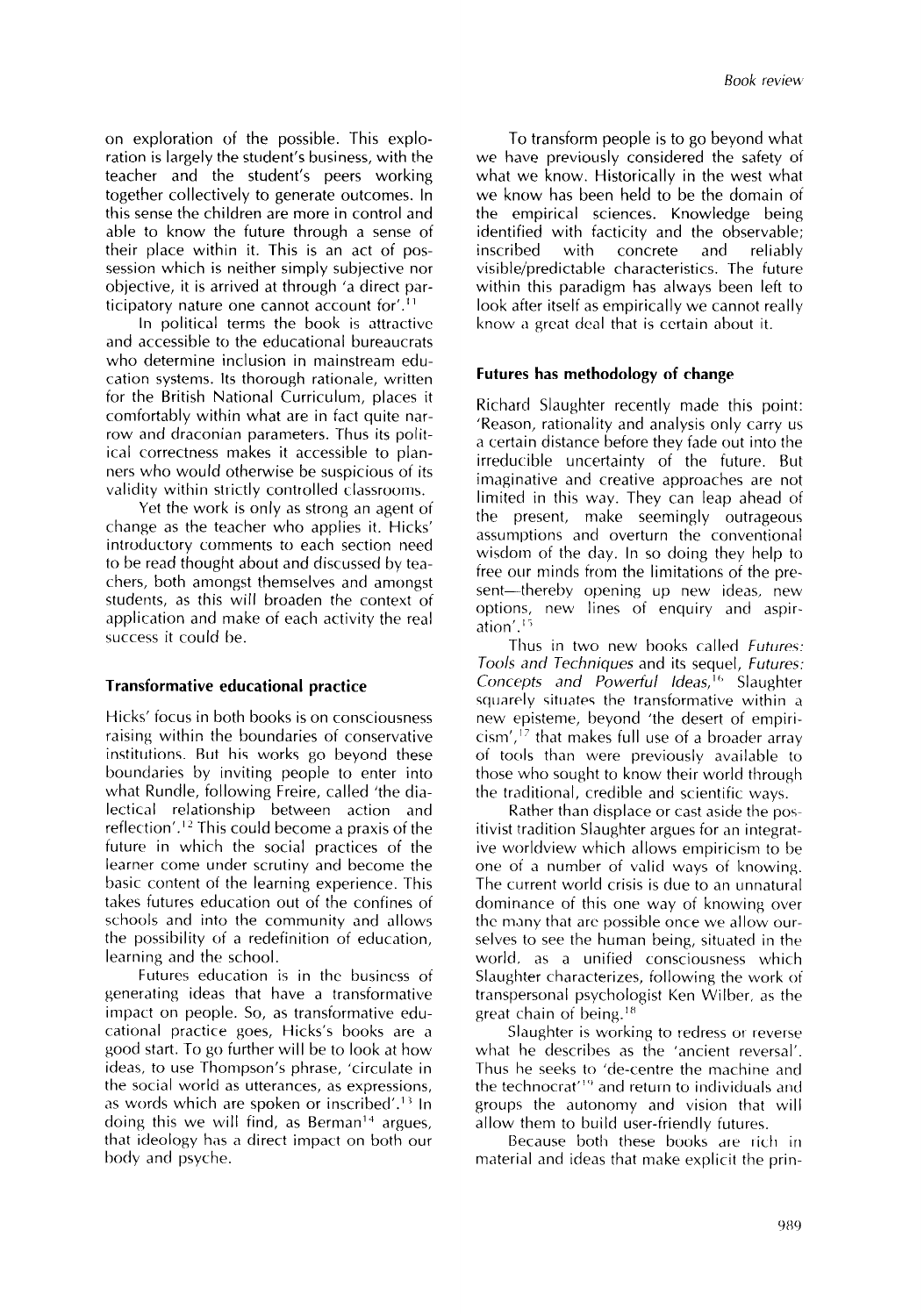ciples and practices that underpin futures work they are useful to anyone desiring to go beyond the introductory nature of Hicks's books. Yet Slaughter's work, although it has wider parameters, fails within the same pedagogical arena occupied by Hicks. He is writing to effect change. By breaking issues down into bite-size pieces Slaughter shows that it is possible to create positive futures. This is clever because the reader ceases to feel overwhelmed by the ominous and inchoate mess that the future so often appears and really gains a sense of their own ability to effect change.

This confidence is further sustained by the deep conviction of Slaughter himself. His writing goes beyond a superficial enthusiasm for new techniques suitable for teachers and organizational change agents. The *Futures*  books are a systematic and cohesive exposition of futures practices and principles. And although the passion for this work is kept discretely in the background it still infuses his work with considerable strength.

# **The foresight principle**

Slaughter has a teacher's eye for finding structurally simple yet readily understood concepts to develop futures methodology. Foresight is such a concept. in the notion of foresight he locates the essence of all futures practices and principles. He argues forcefully that 'the systematic use of foresight methods can help organizations and societies to deal with emerging issues and steer towards preferred futures with confidence and skill'. $^{20}$ 

This argument he fully develops in another new work, *The Foresight Principle: Cultural Recovery in the 21st Century.*<sup>21</sup> Here we find that Slaughter has taken the tools, techniques, concepts and powerful ideas of his *Futures* books and reworked them within an argument for the adoption of foresight as a principle of action. His concern is to show how it is possible to focus these ideas within institutions of foresight in order to bring about societal and cultural change.

He carefully develops his argument by first situating futures work historically and socially and then by arguing for a methodology for change. Slaughter then argues that what we lack at present is foresight. This humble human attribute is elevated to the level of *principle* and held out as a key element in any positive solution to present global problems. It is this ingredient that makes his work more visionary than Hicks'. Slaughter's main point is that we need to mobilise and institutionalize foresight in order to develop a wise culture.

This makes *The Foresight Principle* an important book because it grows out of current social science practice and moves beyond this to offer a vision for a better future which is suffused with the immanence of a transpersonal mysticism. Fortunately Slaughter avoids the oversentimentality that such a vision might fall into. He draws on the writings of Ken Wilber to define a wise culture and I get the feeling that he has worked back from there, via the foresight principle, to our present in order to map a way of achieving his best case scenario. What I like about the book is that it is not prescriptive and avoids painting pictures of either a utopian or dystopian kind.

## **Real progress is essentially spiritual**

Slaughter recognizes that progress cannot be simply material, or measured in terms of the GNP. This materialist fallacy is a corner stone of modernity. To equate progress with something as narrow as prosperity fails to take into account the hearts and minds of people who yearn for something more far-reaching, more ineffable than a VCR and a flash car.

The restlessness and unhappiness endemic in Western societies has caused writers from many different persuasions to note that the current definition of progress is inadequate. The Indian philosopher P. R. Sarkar has argued that progress must begin with the spiritual<sup>22</sup> and this sentiment is echoed by the neo-Marxist feminist writer Patti Lather who despairs at the loss of the transcendent in our culture and brings angels into her writing on women with HIV/AIDS.<sup>23</sup>

Indeed, Slaughter has identified the spiritual as a way of knowing and included it in his vision of a wisdom culture and of homo gestalt, human beings with an integrative and spiritual worldview.<sup>34</sup> He uses Wilber's map of knowledge to describe three ways of knowing which are endowed with theological and cultural mystique by being given Latin titles: sen*sibilia* (empirical fact), *intelligibilia*  (philosophical and psychological insight) and *transcendelia* (spiritual wisdom)."

Mostly Slaughter has confined his argument for a methodology of foresight to the empirical and the philosophical. This is natural because not only is he writing as a scholar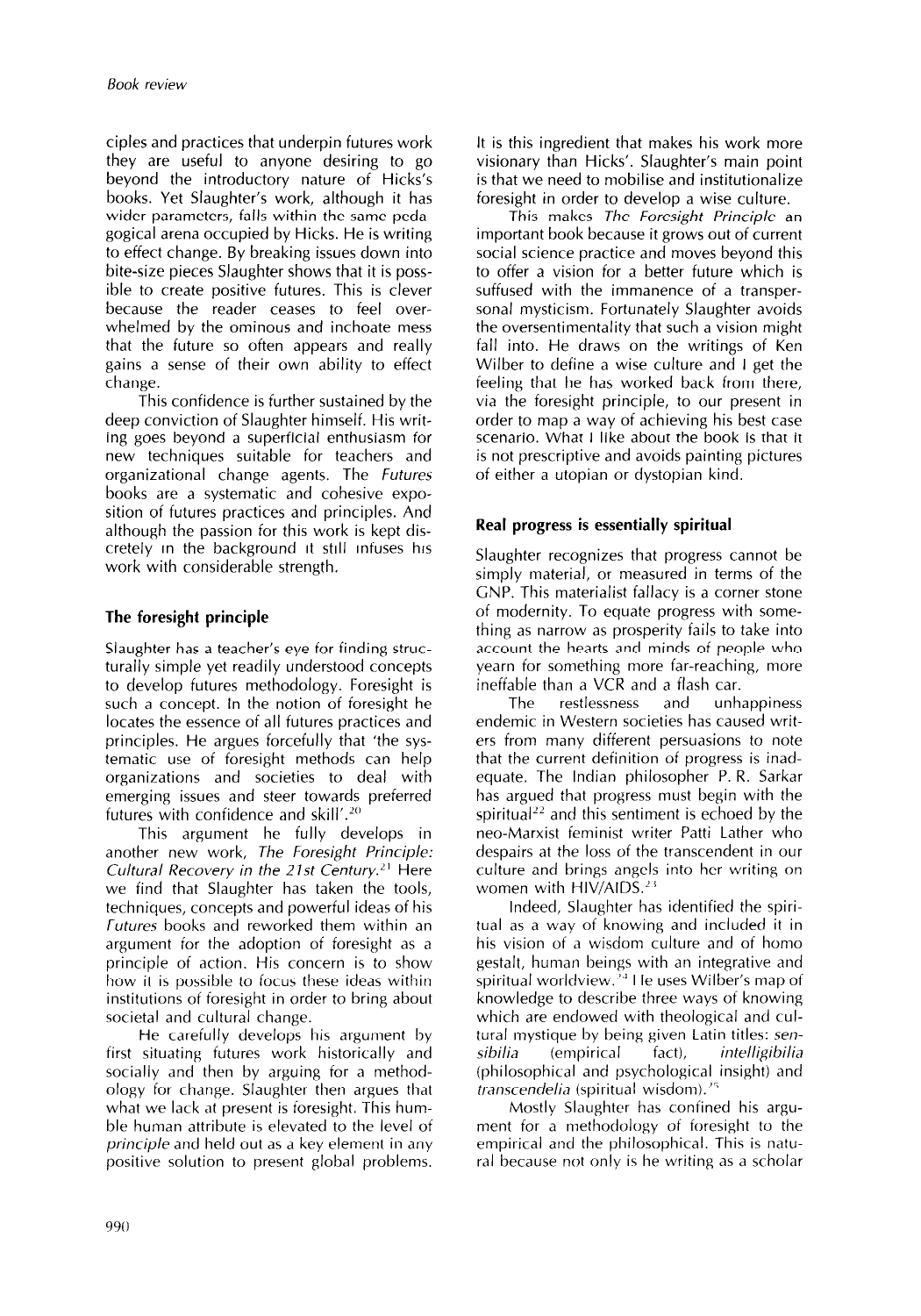immersed in the empirical and the philosophical spheres of the academic world but he is also writing for a broad audience of pragmatic organisational and educational leaders for whom the transcendent is probably a little too confronting. But as he argues for a wisdom culture he is at risk of assuming that if we follow the foresight methodology we will somehow become more spiritual.

#### **In search of a spiritual methodology**

Slaughter does not suggest processes that actually establish people in the state of knowing which Wilber called transcendelia. This is possibly due to current diffidence when we talk about spirituality because of the popular conflation of spirituality with religion. Slaughter would be aware that in this climate it is easy to be seen as preachy or prescriptive. Ever since the reformation, when Queen Elizabeth **1** made it politic not to make windows into the souls of her subjects, people have become increasingly likely to refrain from any judgement or prescription in this regard. But religion and spirituality are separate phenomena.

If we are using Wilber's transpersonal categories religion, being essentially a social and theological enterprise, is part of *intelligibilia* while spirituality, representing an individual's quest for and experience of the transcendent, falls within the domain of transcendelia. Consequently Slaughter's work would be strengthened by stronger references to the need of people seeking to develop positive futures to adopt some form of serious and active spiritual practice.

The *homo gestalt* and a wisdom culture will never be reached without a direct attempt to draw a clear distinction between religion and spirituality. To fail to recognize such a distinction is to be guilty of what Slaughter calls 'category errors' because these two forms of knowing are ontologically distinct.<sup>26</sup> It is for this reason that Sarkar has emphasized that real progress must be based on the spiritual and that the spiritual is in fact a practice that is both meditative and practical.<sup>27</sup> It is this 'category error' that also underpins Lather's despairing in the face of HIV/AIDS. Neo-Marxism does not allow for the epistemic categories that Slaughter advocates, yet the heart is not respectful of categories when faced with the mystery that is death. Hence Lather's introduction of angels into her work can he seen as an

attempt to break out of the category of intelligibilia usually occupied by neo-Marxism.

Furthermore, the problem with a hierarchy of knowledge as represented by the pyramid<sup>28</sup> is that the higher-order meanings and purposes that constitute a wisdom culture are seen as relevant there, in the future, as opposed to now in the present. But as Sarkar would have it, if real progress is to be effected, then the spiritual is the base not the pinnacle.<sup>29</sup> This is so because it is the only way we can arrive at an integrative intelligence that will transform our actions and allow for the possibility of wisdom to emerge in our lives.

This realization is implicit in Slaughter's work. Perhaps it is his reliance on transpersonal visions of the future that leads him not to stress this practical aspect of transcendelia. Despite the transpersonal emphasis on wisdom this approach still emphasizes the individual over the collective and is attracted towards models that are hierarchies, which tend to emphasize the linear at the expense of the integrative. The old Socratic cliche, know thyself, is the clue; contemplation is the way; and wisdom is the goal. Without this we are at risk of simply dreaming of a bright future.

#### **Futures' expansive epistemology**

Overall however, Slaughter's good scholarship makes his argument convincing. He links futures thinking and processes with what he calls interpretive, or provisional, as opposed to empirical, knowledge. 'What futures people do is to look back and to derive insights, data and knowledge about the past. They interpret that knowledge and use it to approach their understanding of the present. Within the present they look carefully at structures and processes. On the basis of these observations they look forward and create provisional knowledge about futures. They are helped with the study of processes in the present by the work of many other people. In other words, futurists are habitual skimmers'."'

I like the simplicity of this definition. I also like it because it underscores futures' rootedness in an epistemology that embraces not just the disciplines, but also what lies beyond them in terms ot other ways of knowing. Thus a holistic approach to understanding the world is arrived at which gives equal worth to the academic and rational as well as to the intuitive, the cultural, the somatic and the spiritual.

The richness of this approach is made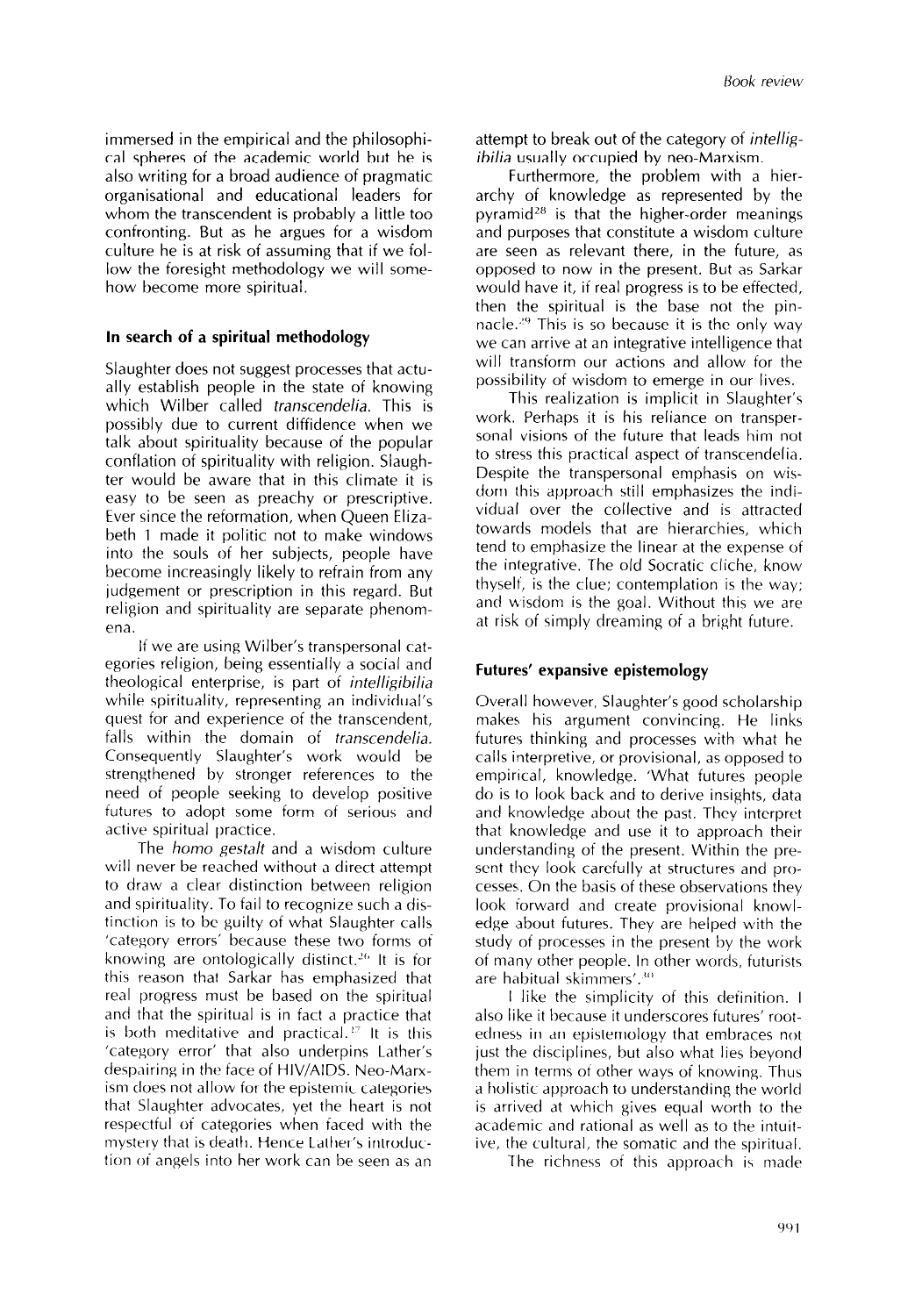explicit by Wildman and Inayatullah $31$  as they examine ways of knowing and the pedagogies of the future. Here they argue that the future must not just be seen in the horizontal terms of past, present and alternative futures. They argue that the future also needs to be constituted in terms of depth, by looking at the layers of reality experienced by individuals and societies and in terms of civilization by acknowledging how the real is differently and similarly constituted by the world's peoples. The thrust of their analysis is borne out by Slaughter's work which, particularly in his advocacy for a wise culture, offers a map of knowledge which moves from empirical fact to spiritual wisdom. $32$ 

Such a worldview is integrative as it is what Sarkar has described as 'a happy blending of occidental extroversial science and oriental introversial philosophy'.<sup>33</sup> Slaughter is offering such a blend by stepping beyond the empiricist tradition and supplementing it with the concept of wisdom which is rich in the cross cultural resonances of indigenous law and propriety.

# **Culture and pedagogy**

Culture and the multicultural are important agents in making us receptive to this blending. Wildman and lnayatullah emphasize the different approaches of cultures to meaning making, knowledge and thus behaviour as they describe futures studies courses in which participants not only represent nearly two dozen nations, but different mindscapes and knowledge frames as well. $34$ 

Biggs's work<sup>35</sup> on Confucian-heritage schools in Asia illustrates this point. He notes that according to Western criteria these schools are overcrowded, authoritarian and poorly resourced but produce unusually high levels of academically able students. Reasons for this, he suggests, lie in the cultural mores in which these schools are situated. Put simply, there is a tension in the West between the individualism promoted by popular culture and the authoritarian structures predominant in educational facilities. This tension does not exist in Confucian-heritage cultures, thus resistance to learning is reduced.

In short, the Confucian-heritage approach to knowledge, which emphasizes rote learning, repetition, and obedience to authority, has enabled them to master much of Western technical expertise in a way that Westerners find disturbing. There is also a broader lesson to be gained from this digression and that is that as Biggs put it, the classroom and learning 'should be seen as part of a total interactive system, which embraces not only the school and the community but the whole culture as well'. $36$ 

Because Slaughter is promoting cultural recovery through The Foresight *Principle* it is in fact very necessary for him to include as broad a definition of knowledge and meaning making as he can. The issue, as he sees it, is that today's culture is 'technically powerful but humanly weak and spiritually desolate'.<sup>37</sup> Priority needs to be given to the less tangible but essential aspects of individuals and society.

By arguing for an inclusive epistemology Slaughter is attempting to create the framework for dealing with what Rainer Maria Rilke called the 'Too Big'. This is, according to Lather, 'about confronting the central problem of modernity: the loss of transcendence, whether through god or the proletariat or science'.<sup>38</sup> Slaughter confronts this problem by acknowledging that there is 'a world brimming with immanent meaning  $\ldots$  [and] rich in hierarchical truths'.<sup>39</sup>

## **Chipping away at modernity**

It may seem odd to expect schools and institutions of higher education to try to include a sense of the transcendent as a practical outcome of their programmes. And it may seem even more wistful to hope that business and government agencies may also be driven by the foresight principle. To ensure such outcomes we need to develop qualitatively different organizations, peopled by people with a sense of their embeddedness in a world vibrant with meaning. Certainly such a world is a far cry from that built and driven by modernity.

For such a shift to occur we need a methodology rich in ideas and processes that will chip away at the modernist myths and ultimately create an environment conducive to such a world.

It is this need that Slaughter is seeking to meet. His books are a call to people to act, to renegotiate their view of the world to allow for a broader range of future outcomes. His advocacy for institutions of foresight gives some social and institutional form to his argument, but given the preoccupations of the powerful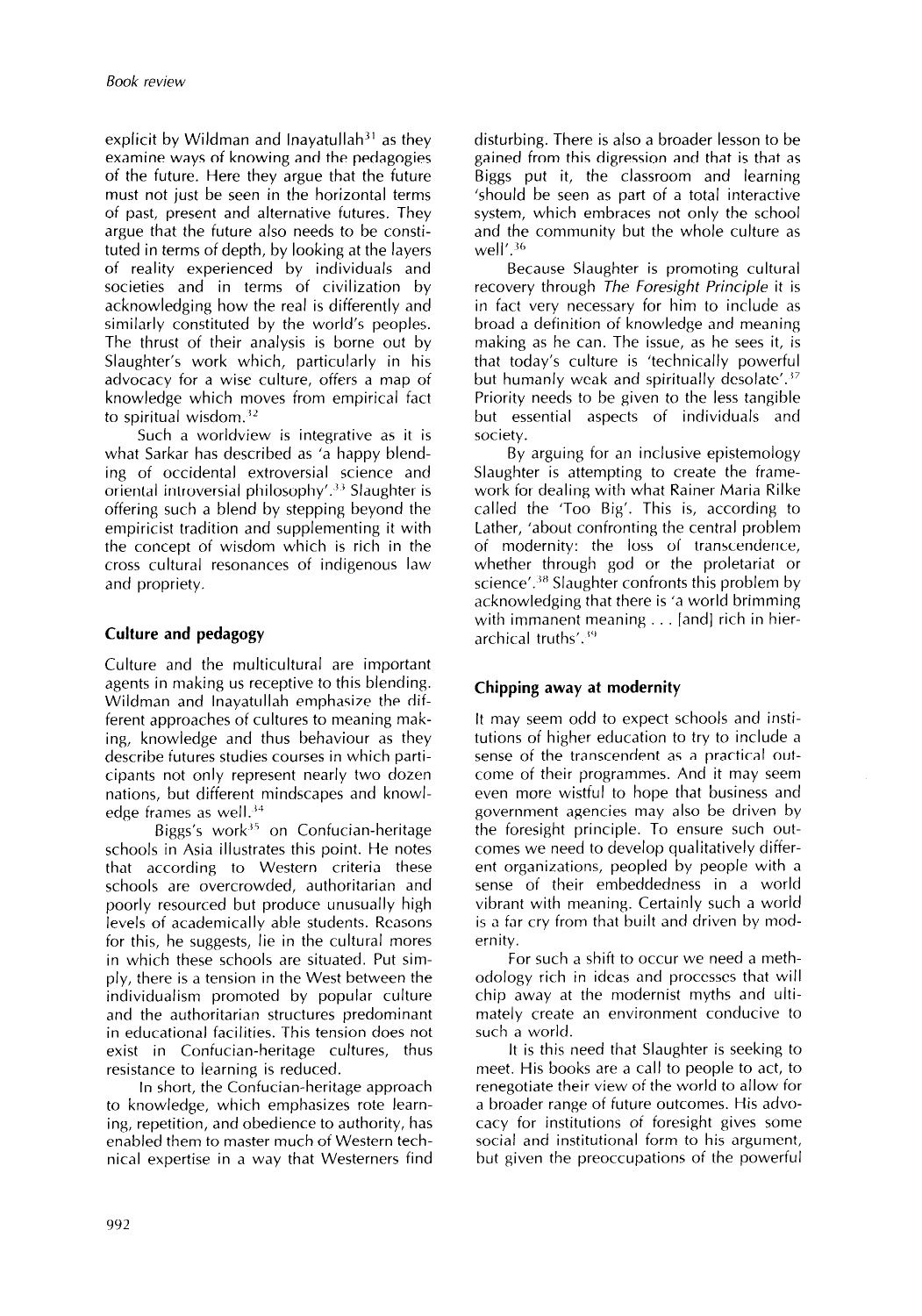it seems unlikely that these will greatly alter current thinking and practice in the short term. In fact the suggestion fills me with the sense of the loneliness of the prophet and I am reminded of the wonderful early French socialist Charles Fourier (1772-1837) who waited for years in a Parisian cafe to talk to anyone interested in his ideas. No one came. Now of course if Fourier had been on the World Wide Web things may have turned out differently for him.

This leads me to a final thought. Hicks' books are clearly directed at educators but Slaughter's work has broader applicability. Both authors are chipping away at modernity but I feel that Slaughter is aiming to influence policy makers and others with control over the social structures that maintain and perpetuate power.

Herein lies an irony as Hicks' books have a market ready-made by the institutions in which he and his work are embedded, yet Slaughter's books have no such comfortable niche. Thus, in the short term at least, it is within the institutions that maintain power that sedition is more likely to flourish, and although Slaughter's Futures: *Tools and Techniques* and *Futures: Concepts and Powerful ideas* have a place in educational institutions, a work of considerable creativity, such as *The Foresight Principle,* may have to wait for us to be a little closer to a wise culture to be fully appreciated.

#### **Notes and references**

- 1 Pine *Community School,* Brisbane, Australia was established in 1982 by a group of parents dissatisfied by State and denominational schools. Since the outset the school has been through many phases but it has always held as a central 'act of faith' that children, parents and teachers need to work cooperatively to generate learning.
- **2**  Hicks, David, ed., *Preparing for the future: Notes and Queries for Concerned Educators.*  Adamantine Press Limited, London, 1994.
- **3**  *Ibid.,* p. 8.
- **4**  *Ibid.,* p. Y.
- **5.**  Slaughter, Richard, Changing images of futures in the 20th century. In Hicks, ed., pp. 39-61.
- **6.**  Boulding, Elise, Image and action in peace building. In Hicks, ed., pp. 61-84.
- **7.**  Brown, Lester, A sustainable future. In Hicks, ed., pp. **85-100.**
- **8.**  *Ibid.,* p. 96.
- **9.**  Hicks, David, *Educating for the Future: A Prac-*

*tical Classroom Guide.* World Wildlife Fund, Godalming, UK, 1994.

- 10. Heshusius, L, Freeing ourselves from objectivity. *American Educational Research Assotiation, 1904, 23 (31,* 15.
- 11. */bid.,* p. 17.
- 12. Rundle, J, 'The community education formula. *Community Quarterly,* 1994, 33, p. 14.
- 13. Thompson, J B, *Studies in the Theory of Idealogy.* Polity Press, Oxford, 1984, p. 2.
- 14. Berman, Morris, *Coming to Our Senses: Body and Spirit in the Hidden History of the West*  Bantam New Age Books, New York, 1992.
- 15. Slaughter, Richard A, *futures: Tools and Techniques.* Futures Study Centre and DDM Media Group. Melbourne, 1995, p. 76.
- 16. Slaughter, Richard A, *Futures: Concepts and Powerful Ideas.* Futures Study Centre and DDM Media Group, Melbourne, **19Yh.**
- 17. *Ibid., I,.* **151.**
- 18. *Ibid.,* p. 149.
- 19.  *Ibid.,* p. 149.
- 20. *Ibid., p. 231.*
- 21. Slaughter, Richard A, *The Foresight Principle: Cultural Recovery in the Zlst Century.* Adamantine Press Limited, London, 1995.
- 22. Sarkar, Prabhat Rainjan, Human search for real progress. *Supreme Expression: Discourses on Socia/ Philosophy.* Nirvikalpa Printing, The Netherlands, 1978, pp. 103-113.
- 23. Lather, Patti, Textual strategies and the politics of interpretation in educational research. *Australian Educational Researcher*, 1994, 21(1), pp. 4 I-62.
- 24. Slaughter, Richard A, The *foresight* Principle, pp. **153-l 61.** Slaughter provides a thorough list of the characteristics of *homo gestalt* in *f~utures: Concepts and Powerful Ideas.* p. 150.
- 25. Ibid., pp. **158-159.**
- 26. *Ibid.,* p. 159. <sub>.</sub>
- 27. Sarkar, Prabhat Rainjan, *The Liberation ot Intellect: Neo-Humanism.* AM Press, Calcutta, 1982. pp. 89-99.
- 28 Slaughter, *The Foresight Principle,* p. **151.**
- 29 Sarkar, The human search for real progress.
- 30 Slaughter, *The Foresight Principle,* p. 32.
- 31 \&'ildman, Paul and Inayatullah, Sohail, Ways of knowing, communication, culture and the pedagogies of the future. Futures. forthcoming, 1996.
- $32.$ Slaughter, *The Foresight Principle,* p. 158.
- 33 Sarkar, Prabhat Rainjan, *Neo-Humanist Education: The Vision Statement.* AM Publications, Calcutta, 1992, p. 12.
- 34. Wildman and Inayatullah, *op. cit., See* also Inayatullah, Sohail, The multicultural challenge to education. In New *Renaissance,* Vol 6, No. 3, pp. 12-13, Winter 1996, Special issue on Holistic Education, available from Weisenauer weg 4, 55129 Mainz, Germany.
- 35. Biggs, John, What are effective schools? Les-